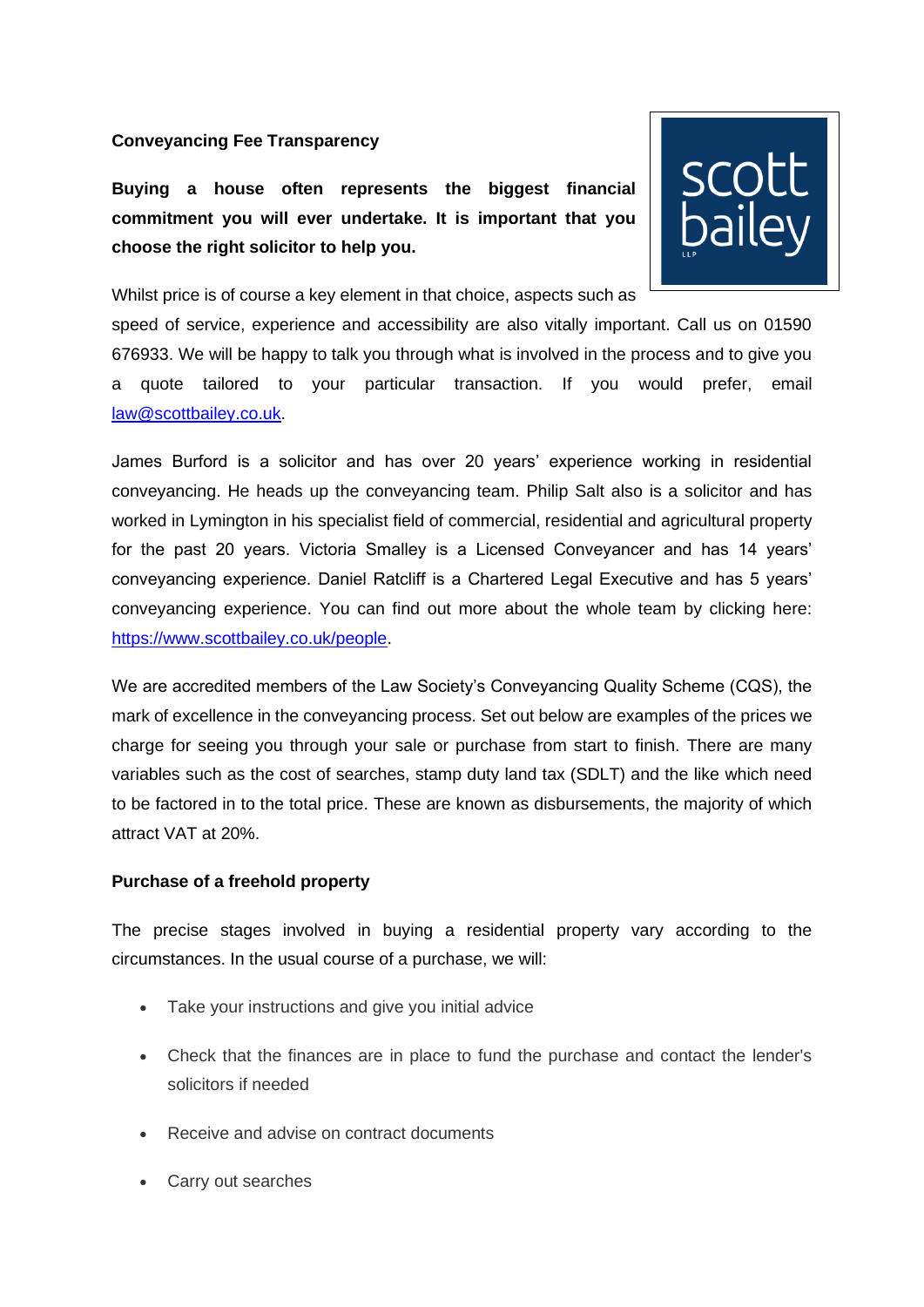- Obtain further planning documentation if required
- Make any necessary enquiries of the seller's solicitor
- Give you advice on documents and information received
- Go through the conditions of your mortgage offer with you
- Send the final contract to you for signature
- Agree the completion date (date from which you own the property)
- Exchange contracts and notify you that this has happened
- Arrange for all monies needed to be received from lender and you
- Complete your purchase
- Deal with payment of Stamp Duty Land Tax
- Deal with the application for registration at Land Registry

Our fees cover every stage of the transaction from our initial advice through to completion and including paying the Stamp Duty Land Tax (SDLT) and registration of your property at the Land Registry. Your potential SDLT liability depends upon the purchase price of your property.

You can calculate the amount you will need to pay using HMRC's website: [www.gov.uk/stampduty-land-tax.](http://www.gov.uk/stampduty-land-tax) The calculation can be complex. Please ring us on 01590 676933 to discuss your specific circumstances.

Disbursements are costs related to your matter that are payable to third parties such as search fees. The cost and type of searches required vary from district to district. Please telephone us for a full breakdown. As a guide the total costs of most searches is between £300 and £500 including VAT. We handle the payment of these charges on your behalf to ensure a smoother process.

# **Sale of a Freehold property**

For most sales, we would expect to:

- Take your instructions and give you initial advice
- Examine your title to the property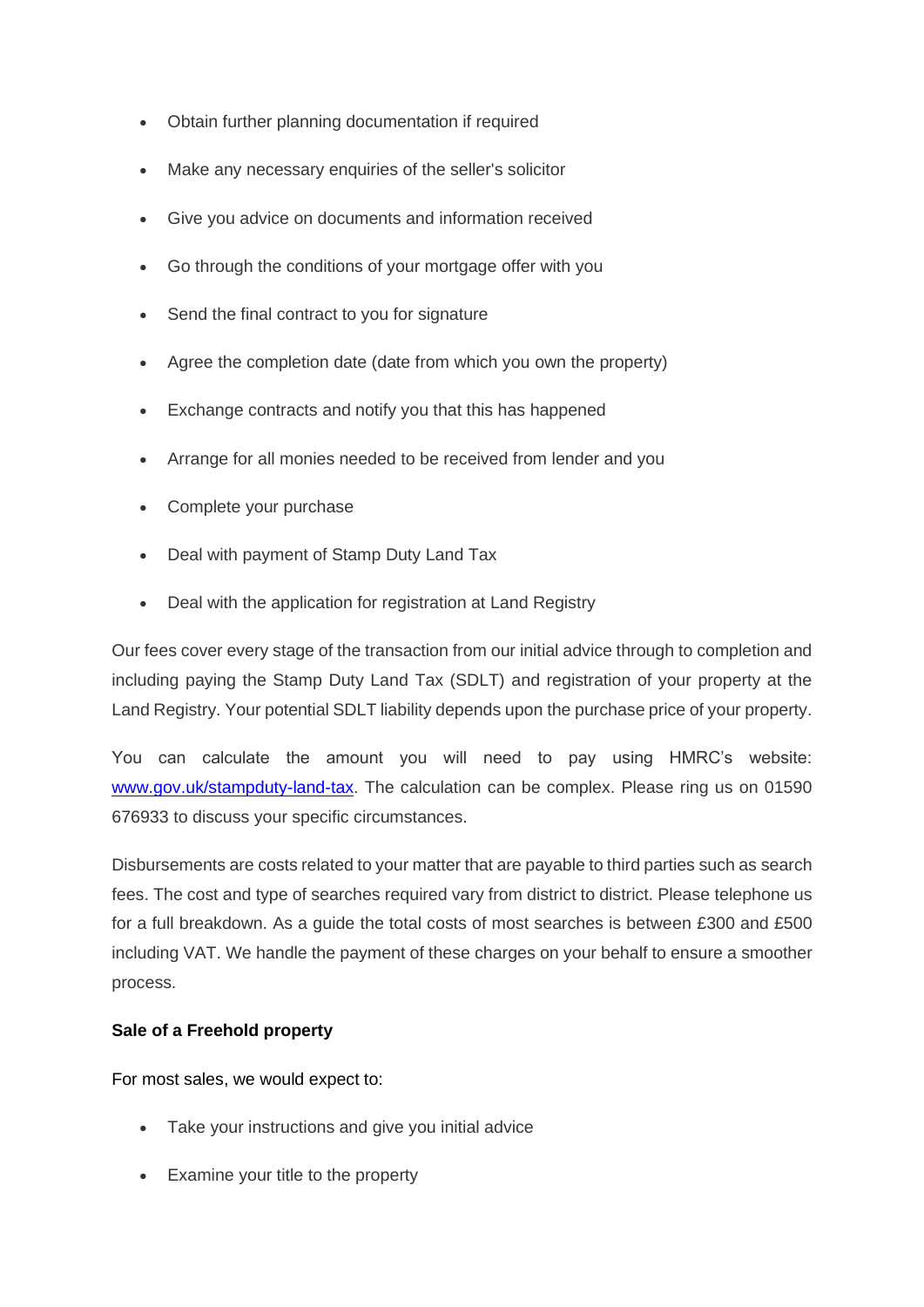- Draft the contract for the sale of the property
- Obtain further planning documentation if required
- Reply to any enquiries made by the buyer's solicitor
- Send the final contract to you for signature
- Agree the completion date (date from which you will no longer own the property)
- Exchange contracts and notify you that this has happened
- Complete the sale
- Redeem your mortgage, pay your estate agent from the proceeds of sale and pay you any balance due to you

It is very difficult to give an accurate indication of the time it will take to complete your transaction. Much will depend upon influences beyond our control such as the number of other parties in the chain and their ability to proceed. We are also dependent upon mortgage lenders dealing with matters promptly, the speed of landlords and managing agents in leasehold transactions and the turnaround time of searches from different local authorities. However, as a guide, the average transaction in our experience can take anything from 4 weeks to 16 weeks.

At the start of the conveyancing process we will use an electronic identity verification service, the cost of which is included within the cost of the searches quoted below. On a sale, the cost is less than £6 plus vat per name.

Our stated fees below do not include the cost of searches, Land Registry fees or Stamp Duty Land Tax. The fees do not include sums due under the terms of a lease which will vary from property to property.

At the start of the conveyancing process we will use an electronic identity verification service, the cost of which is included within the cost of the searches quoted above. On a sale, the cost is less than £6 plus vat per name.

We do not charge or pay referral fees or accept any incentives or commissions from any provider.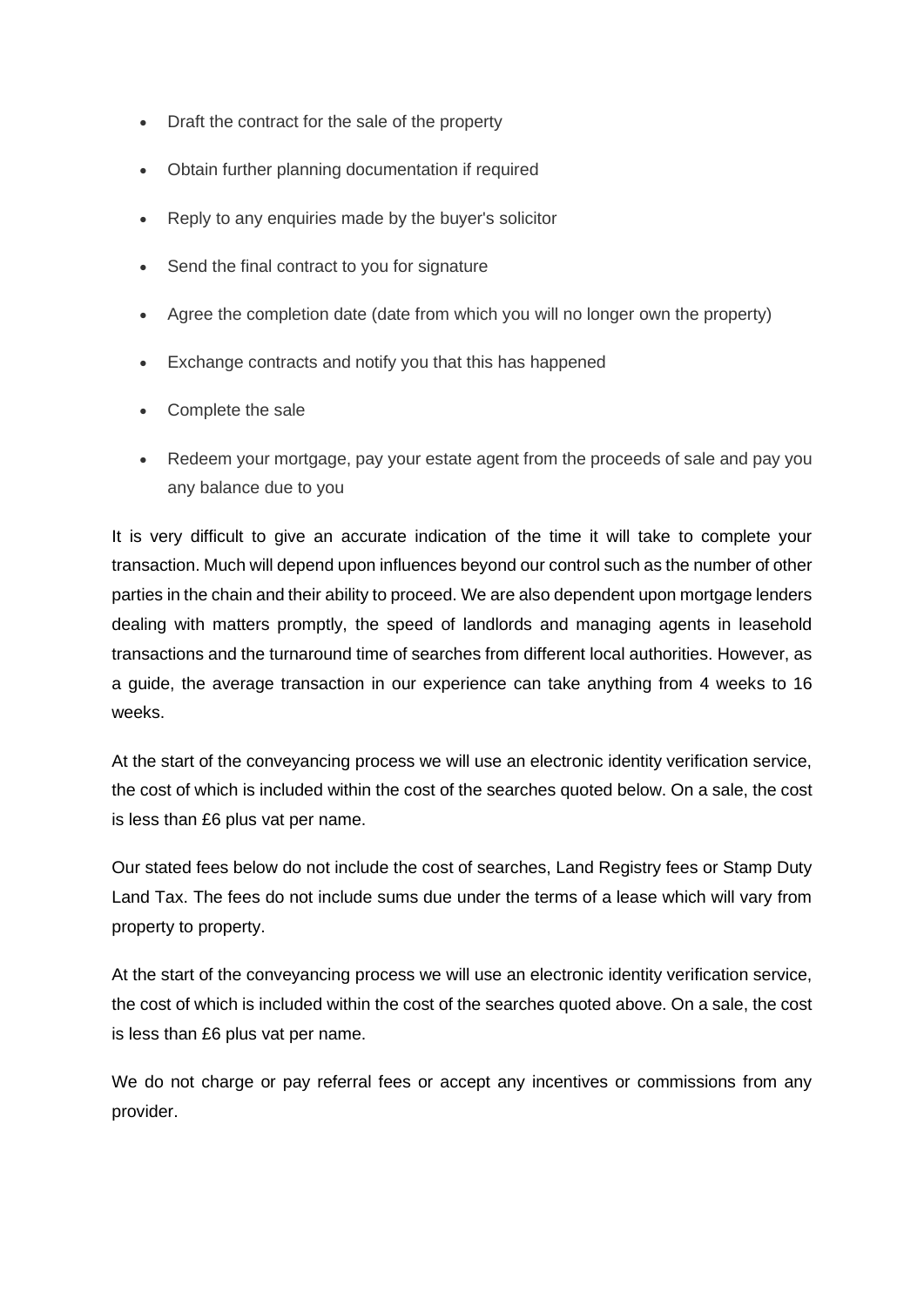Our fees do not include tax advice or unusual or unforeseen circumstances which arise.

However, we will discuss any such eventuality which arises with you before you incur any additional fees in that regard.

We charge £25 plus VAT for making a bank transfer on your behalf (e.g. redeeming your mortgage on a sale or transferring your purchase monies on a completion of a purchase).

We do not charge any extra for processing a stamp duty return, for acting for your mortgage company or for dealing with unregistered land. All these are basic components of the conveyancing process which any competent conveyancer should be capable of doing without additional charge. We do not charge any extra for arranging any indemnity insurance that may be found necessary during the course of a transaction (but the cost of the premium plus IPT of any such policy does not form part of our fee).

The table below sets out our standard conveyancing fees for the sale or purchase of a property which is based upon the value of the property being transferred, not including disbursements referred to within this guidance:

| <b>PRICE/VALUE OF</b><br><b>TRANSACTION</b> | <b>QUOTE</b> | <b>VAT</b> | <b>TOTAL</b> |
|---------------------------------------------|--------------|------------|--------------|
| Up to £200,000                              | £1,000.00    | £200.00    | £1,200.00    |
| £200,000 to £500,000                        | £1,500.00    | £300.00    | £1,800.00    |
| £500,000 to £750,000                        | £2,000.00    | £400.00    | £2,400.00    |
| £750,000 to £999,000                        | £2,500.00    | £500.00    | £3,000.00    |
| £1,000,000 to £1.5m                         | £3,000.00    | £600.00    | £3,600.00    |
| £1.5 $m$ to £2 $m$                          | £4,000.00    | £800.00    | £4,800.00    |
| £2m to £3m                                  | £6,000.00    | £1,200.00  | £7,200.00    |

For transactions above £3,000,000 please contact us for a bespoke quotation.